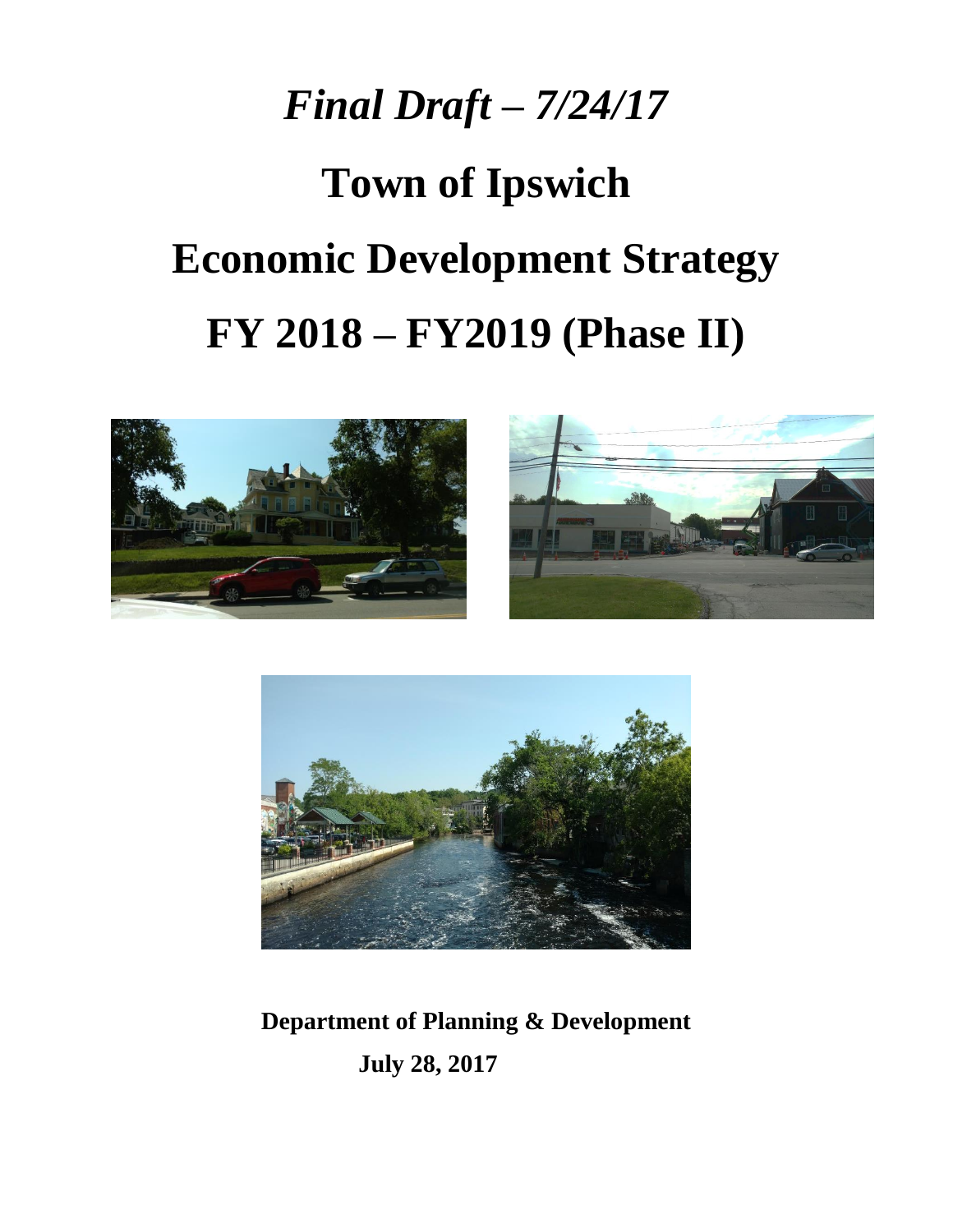### **Town of Ipswich Economic Development Strategy FY2018 – FY2019 (Phase II)**

#### **I. Introduction**

The *FY15-FY17 Economic Development Strategy* for the Town of Ipswich was accepted by the Town Manager in July of 2015 as the guidance document for the Town's economic development efforts for the period between July of 2015 and June of 2017. This current document, which will serve as the Town's *Economic Development Strategy for FY 2018 and FY2019* **(***"Strategy II"***)**, contains the same components as the initial *Strategy*: *Areas of Focus*, *Strategic Approach*, and *Objectives/Action Items*. The *Areas of Focus* and *Objectives* for *Strategy II* are identical to those established for FY16-17. The remaining components have been updated and/or modified for the FY18-FY19 time period, including a status report on each Action Item recommended in the initial *Strategy*. As before, *Strategy II* is informed by, and consistent with, the *Downtown Retail Assessment (2014)*, the *Central Business District Plan (2009)*, the *Town Character Statement (2004)*, and the *2003 Community Development Plan.*

#### **II. Areas of Focus** (*same as for FY16-FY17 time period*)

*Strategy II* focuses on the following areas:

#### A. Business Mix/Clusters

Having a good mix of industry, retail, office, and service uses is beneficial not only to the residents of a community but also to the health of the local economy. Equally important is to build upon existing or burgeoning business clusters in town, such as distilleries/breweries, restaurants, and antique/resale businesses, with a focus on the use of locally grown or produced goods.

#### B. Mixed use

Providing a mix of commercial and residential uses in one building, especially in the downtown, promotes activity during the evening hours and provides a built-in customer base.

#### C. Marketing

Promoting businesses and business districts, especially when promotional efforts complement each other, is a significant part of any successful economic development strategy.

#### D. Built Environment

Providing adequate and well-maintained public infrastructure for use by motorists, commuter rails users, pedestrians, and bicyclists, as well as directional signs to direct visitors and customers to places of interest and businesses, is a meaningful way for town government to facilitate the success of its commercial and industrial sector.

#### E. Business Strategies

Another way that local government can help business owners grow their businesses is by offering them technical assistance.

#### **III. Strategic Approach**

*Strategy II* is built upon the following components:

#### **A. Development/Enhancement of Key Partnerships** *(Updated to include Downtown Roundtable)*

The Department of Planning and Development, working cooperatively with the Recreation and Culture Department, has developed and will maintain relationships with the following entities as part of its economic development strategy: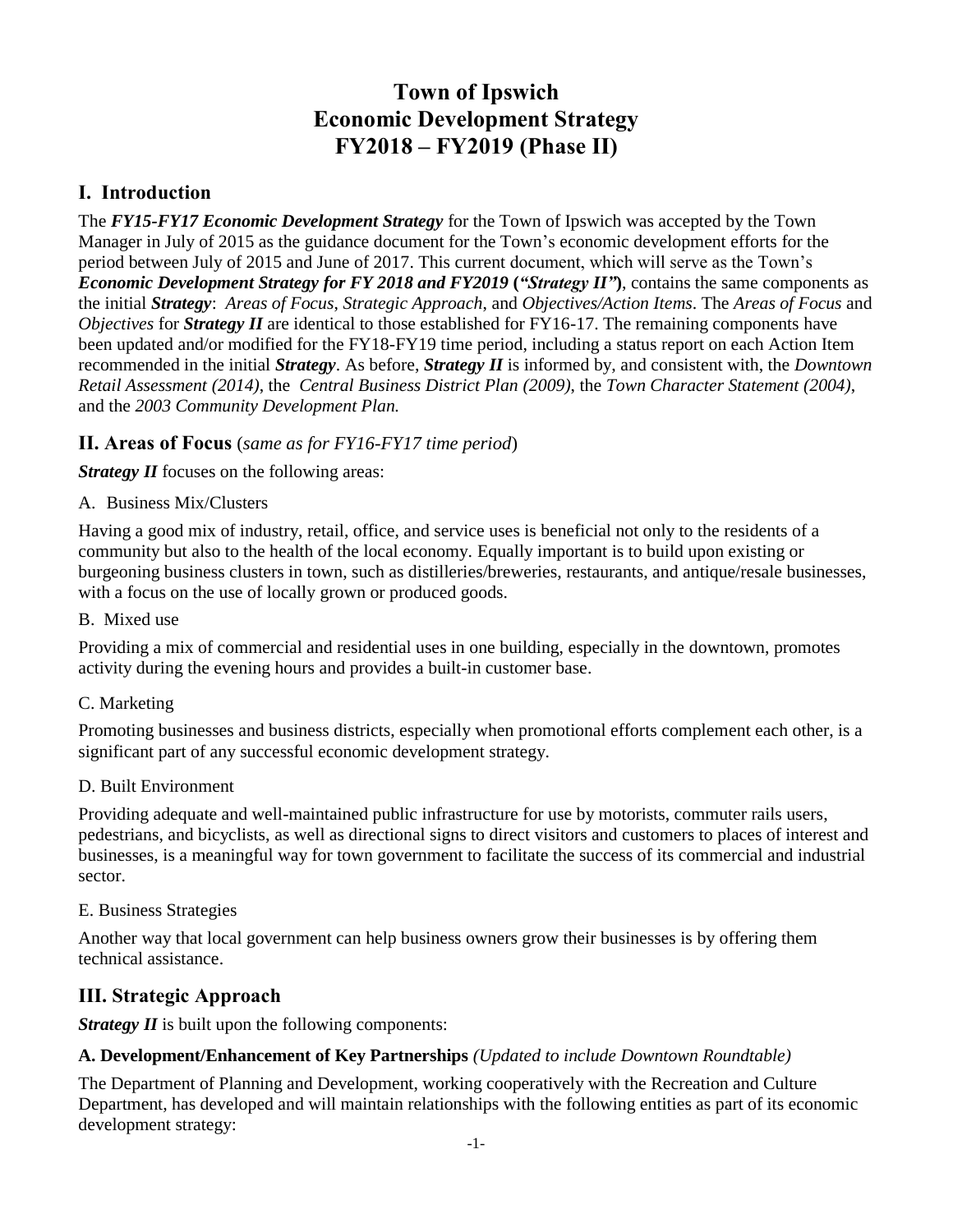- *Ipswich Chamber of Commerce* (nonprofit community-based group of individuals and organizations committed to improving Ipswich's economic well-being)
- *Ipswich Downtown Roundtable* (community-based group of individuals and downtown business owners committed to improving the business climate in downtown Ipswich, with a specific focus on the area fronting on South Main Street)
- *Ipswich Visitor Center* (seasonal welcome center that provides information to visitors via volunteer guides, maps, brochures, and walking tours)
- *Ipswich Partnership* (nonprofit association formed in 1995 to foster the revitalization of the downtown and the surrounding town center)
- *North Shore Chamber of Commerce* (regional economic development organization which serves business and professional firms from every industry on the North Shore)
- *Center for Economic Development & Sustainability at Salem State College*  (regional research center that provides economic development resources)
- *Mass Office of Business Development* (state agency whose mission is to strengthen the economy of and increase job growth throughout Massachusetts by assisting businesses seeking to expand or locate in the Commonwealth)

#### **B. Communication with Business Community** *(updated)*

To ensure that the Town's economic development efforts satisfy the interests and expectations of the business community, the Planning Office maintains the following communication with the business community:

- 1) Posts "News Flashes" on the website and sends emails to business/property owners which provide information about goings on in the business community, economic development efforts, and other matters of interest, such as construction schedules for major infrastructure projects.
- 2) Holds periodic meetings with business owners, either individually or collectively, at times that are convenient to the business community. They include meeting with the Ipswich Chamber of Commerce Board of Directors on at least a semi-annual basis, and a meeting with the Downtown Roundtable on at least a quarterly basis.

#### **C. Support of Economic Development Advocacy Group** *(updated)*

The Economic Development Advocacy Group ("EDAG"), which was established by the town manager in the summer of 2015, is comprised of up to ten persons associated with the following sectors or organizations: local banking and realtor community; downtown merchants; economic development/ marketing professionals; Finance Committee; Historical Commission; and representatives of two major Ipswich employers, EBSCO and New England Biolabs. EDAG's purpose continues to be threefold: (1) provide guidance to the Planning Director; (2) serve as advocates of economic development strategy; and (3) facilitate implementation of strategies and action items. Including its initial meeting in September of 2015, EDAG has met about 11 times to date.

#### **IV. Objectives/Action Items**

#### **A. Objectives** (*same as for FY16-FY17 time period*)

The objectives of *Strategy II* continue to be as follows:

- Focus business recruitment and retention efforts on businesses that strengthen existing and burgeoning business clusters in town.
- Align tourism activities/efforts with local businesses, both within and without the town center.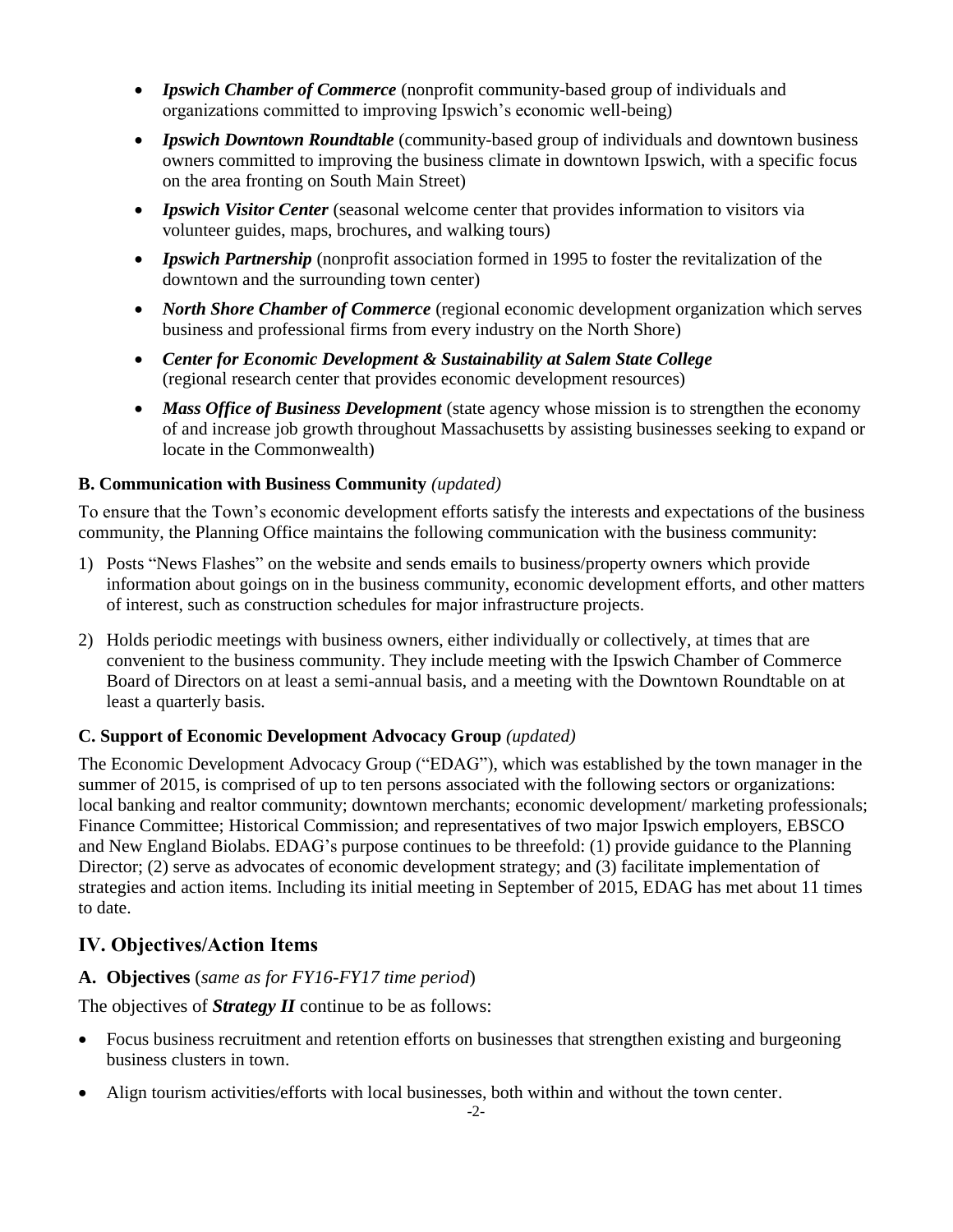- Facilitate efforts by the business community to use social media and technology to promote and grow their businesses.
- Identify and solidify a sufficient mix of merchandise and service offerings in the downtown.
- Provide an organized system for directing visitors to points of interest in town
- Enhance private investment by expending public dollars to improve and upgrade roads and other public infrastructure, with an emphasis on enhancing accessibility for pedestrians and bicylists.
- Ensure that local regulatory and permitting processes are clear and efficient, and are fairly and consistently implemented.

#### **B. Action Items**

To achieve the objectives identified above, the Planning Office, in collaboration with stakeholders and appropriate town officials, will undertake, or continue to work on, the following actions:

- **1. Develop design plans/implementation strategy for Hammatt Street lot reconfiguration**. Over the past year the Planning Office has worked with the Metropolitan Area Planning Council (MAPC) on a use and capacity parking survey of the Hammatt Street Lot and the streets surrounding it. MAPC transportation planners also prepared a report assessing the challenges and necessary steps involved with the development and execution of a management plan for the Hammatt Street between the Town and other lot owners. The final report was completed in early June. The planning staff has begun work on some its recommended steps, in preparation for meeting with property owners this summer relative to layout and operational issues. The design team which developed the reconfiguration options will be involved in that process as needed. *(updated)*
- **2. Work with EBSCO on parking options that may involve public/private partnership.** EBSCO has developed a plan to add nearly 250 jobs within its existing downtown campus buildings, but is unable to provide sufficient parking for these new employees on land it owns. The Town and EBSCO are exploring a cooperative strategy as well as potential outside funding sources (including MassWorks) that could produce a result that significantly benefits both EBSCO and the Town. EBSCO estimates that it will likely outgrow its current parking capacity within three years. (*updated*)
- **3. Continue implementation of wayfinding sign program.** Last fall 22 wayfinding signs were installed at various locations in Ipswich, as phase I of the Town's comprehensive wayfinding sign program. Four were "welcome" signs, a few were "identity" signs, and the rest were "directional." Public reaction to the new signs has been very positive. After the new signs were installed, a number of existing signs were removed, and many more will be taken down coincident with future wayfinding sign installations. This past spring the Town awarded the Phase II contract to the Cape Ann Sign Company, which installed the Phase I signs. Installation of ten new wayfinding signs, including a digital community bulletin kiosk in front of the post office, is scheduled for summer of 2017. The May 2017 Town Meeting appropriated funds to implement the third phase of the overall way finding sign program. Those signs are slated for installation in the summer of 2018. *(updated)*
- **4. Identify and provide technical assistance to retail businesses.** Although the Town has not provided any direct assistance to businesses since it funded the retail consultations in December of 2014, it remains open to doing so if the opportunity presents. The Town did obtain, as noted in Action Item 1. above, technical assistance from MAPC to facilitate effort to increase the number and function of parking spaces in the Hammatt Street Lot. The Town applauds the Ipswich Chamber of Commerce for sponsoring a June 2017 information session for local business owners about using social media to grow their businesses, and encourages the continued efforts of businesses in this regard, including greater use of Facebook. (*updated*)